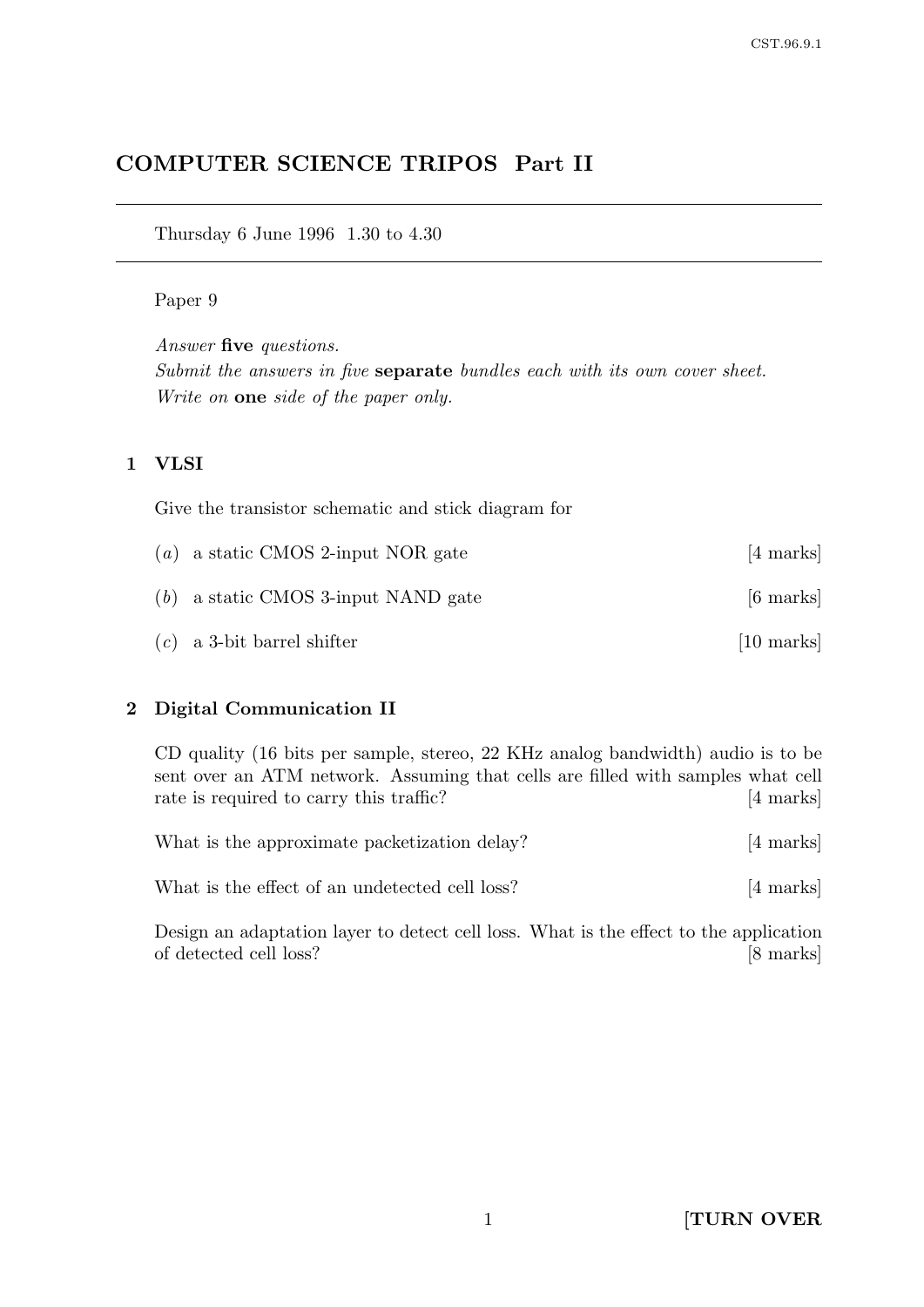### 3 Computer System Modelling

The Erlangian distribution  $E_r$ , with parameters  $(r, \mu)$  is given by

$$
f_X(x) = \frac{\mu(\mu x)^{r-1}}{(r-1)!} e^{-\mu x} \quad x \ge 0
$$

- (a) Given an  $M/E_2/1$  queue, draw a Markov Chain describing the queueing system, and derive a formula for the variance of the service time distribution. Give an example of a queueing system in which the use of an Erlang service time distribution would be useful. [5 marks]
- (b) Describe how random variables from a given distribution function  $f_X(x)$  can be sampled for use in a discrete event simulator. [3 marks]
- $(c)$  Use your answer from  $(b)$  to develop pseudo-code for a function in a discrete event simulator which when called returns a sampled value from the distribution function  $E_r$ . State any assumptions made and explain any arguments to the function. Comment on the efficiency of your code.

[12 marks]

### 4 Distributed Systems

Einstein has established that there is no universal time. For earth-based computer systems discuss how events might be assigned a time stamp which is reasonably close to conventional earth-time.

Describe the constraints on system-wide event ordering and discuss alternative approaches to meeting them. [10 marks]

For a system in which data replicas are maintained:

**Either** Define *total order* and *causal order* applied to the delivery of update messages to the replicas. Outline an approach to maintaining causal order.

[10 marks]

or Describe algorithms and protocols which may be used to achieve consistency of replicas at all times. [10 marks]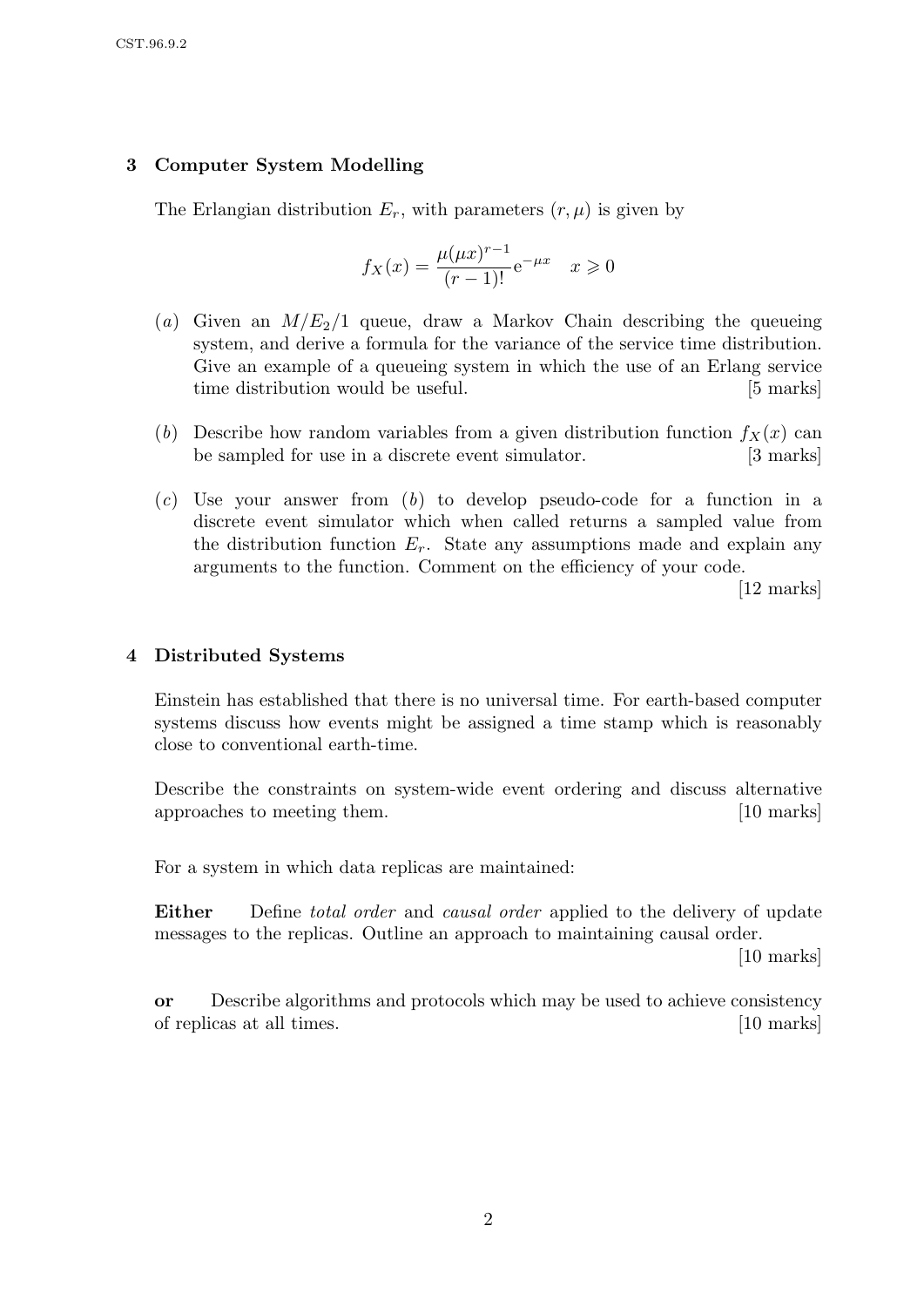### 5 Business Studies

### What is meant by  $SWOT$  analysis? [5 marks]

A small computer company with strong and innovative hardware expertise is considering manufacturing a network interface computer (NIC). The device, which would sell for about half the current price of a PC, is based on games console technology, with a built-in modem. It would allow a user to convert his or her television to a web-browser. Apart from a small amount of parameter storage, the proposed device contains no disc or other long-term memory.

How would you determine the market for such a device? [5 marks]

Perform an analysis of this opportunity. What advice would you give the company? [5 marks]

Comment on changes to the business model that may be expected to be caused by the rapid development of the Internet. [5 marks]

### 6 Advanced Algorithms

Explain the steps involved in using the Miller–Rabin test to check whether a number N is composite. This will involve computing  $a^{N-1}$  mod N for some value of a. [10 marks]

Carry out the steps for  $N = 65$  and  $a = 1, 2, 8$  and 12. Comment on what (if anything) each partial result tells you about  $N$  and which cases (if any) help you to decide whether  $N$  is prime or what its factors might be.

Pretend throughout the calculation that you do not know that  $65 = 5 \times 13$ . Proceed as though 65 were a huge number, imagining that you do not know at the outset whether it is prime or composite and that you are certainly unable to spot any factors. [10 marks]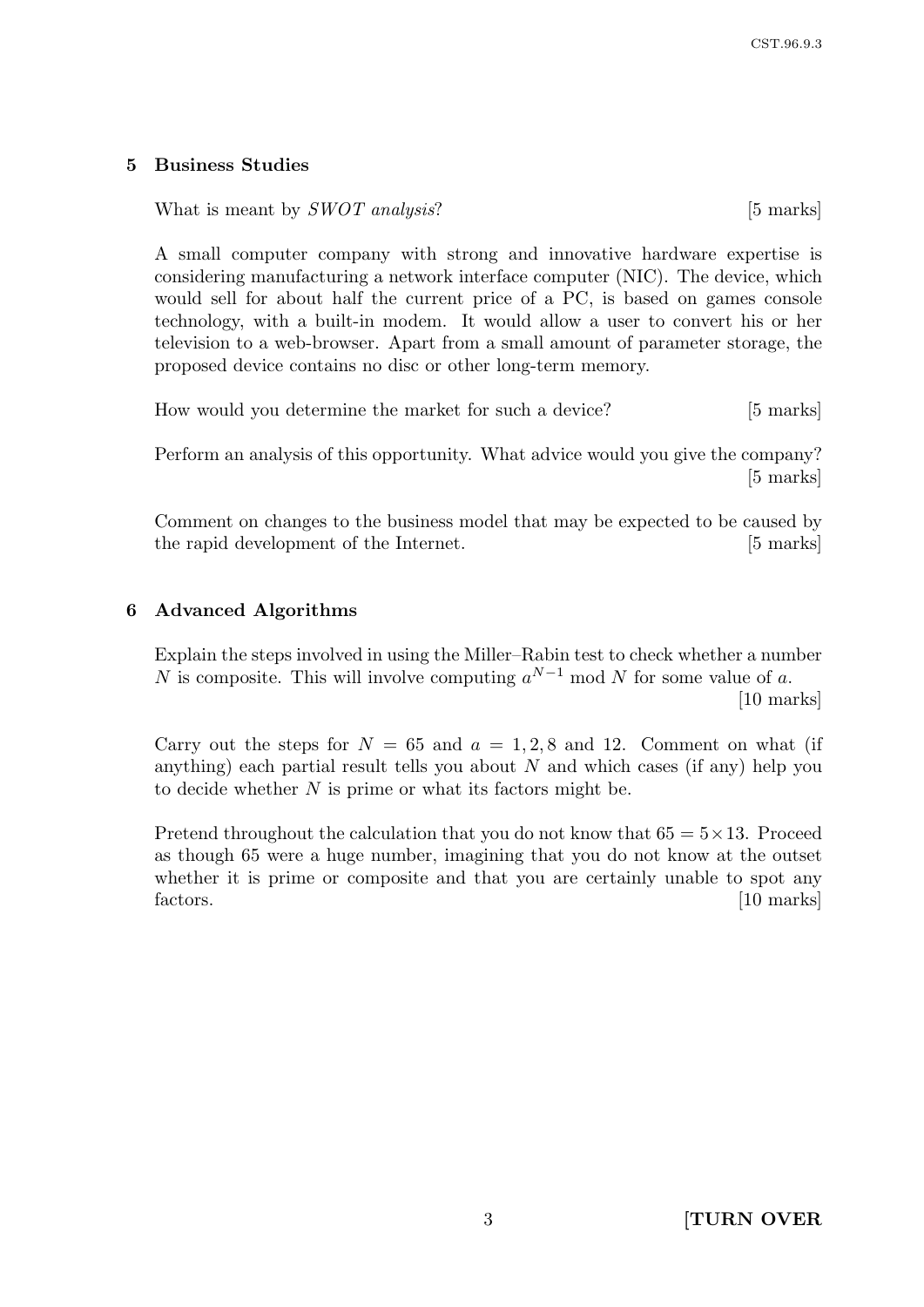# 7 Optimising Compilers

Briefly summarize the main concepts of strictness analysis including the kind of languages to which it applies, and the way in which both system-provided and user-defined functions f yield strictness properties  $f^{\#}$  (relate the types of f and  $f^{\#}$ ).  $\#$ ). [6 marks]

Give the strictness functions corresponding to the following ternary functions:

(a) 
$$
f1(x,y,z) = x*y + z
$$

(b) 
$$
f2(x,y,z) = if x=9 then y else z
$$

(c) f3(x,y,z) = pif x=9 then y else z

where pif  $e_1$  then  $e_2$  else  $e_3$  is the parallel conditional: it behaves similarly to the standard conditional in that if  $e_1$  evaluates to true or false then it yields  $e_2$ or  $e_3$  as appropriate; however, evaluation of  $e_2$  and  $e_3$  occurs concurrently with  $e_1$ to allow the pif construct also to terminate with the value of  $e_2$  when  $e_2$  and  $e_3$ both terminate with equal values (even if  $e_1$  computes forever).

Comment briefly how your strictness property for f1 would change if the multiplication returned zero without evaluating the other argument in the event that one argument were zero. [7 marks]

Let  $g$ ,  $h_1$  and  $h_2$  be binary functions and recall the definition of function composition:

$$
g \circ \langle h_1, h_2 \rangle = \lambda(x, y).g(h_1(x, y), h_2(x, y)).
$$

Define three such functions in an ML-like syntax (whose arguments and results are integers) and which have the property that

$$
(g \circ \langle h_1, h_2 \rangle)^\# \neq g^\# \circ \langle h_1^\#, h_2^\# \rangle.
$$

[Hint: you might find it helpful to think of a solution where g may ignore one of its arguments but *always does* when composed with  $\langle h_1, h_2 \rangle$ . Comment whether this inequality means that  $g^{\#} \circ \langle h_1^{\#} \rangle$  $\frac{\#}{1}, h_2^{\#}$  fails to be a *safe* strictness property for  $q \circ \langle h_1, h_2 \rangle$ . [7 marks]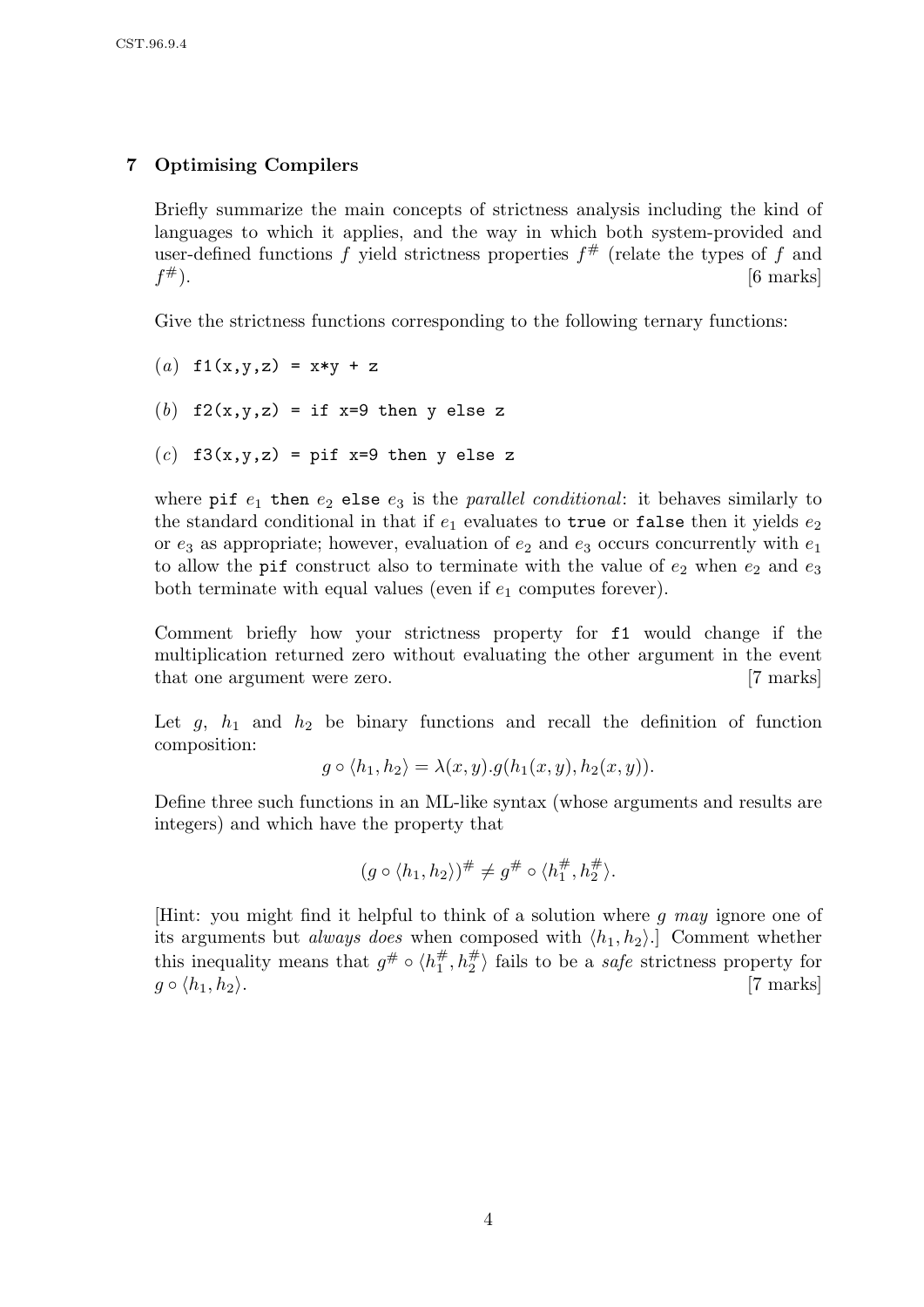### 8 Computational Neuroscience

It has been remarked that "neural networks are the second best way of computing just about anything." Discuss this, touching on the following issues: expressiveness; computational efficiency; generalization; sensitivity to noise; transparency (the ability to explain why a given output value is justified); the use of prior knowledge; whether neural networks fulfill our needs for a comprehensive computational theory of learning. [20 marks] [20 marks]

### 9 Security

Shamir's three-pass protocol enables Alice to send a message  $m$  to Bob in the following way:

$$
A \to B : m^{ka} \pmod{p}
$$
  
\n
$$
B \to A : m^{ka\,kb} \pmod{p}
$$
  
\n
$$
A \to B : m^{kb} \pmod{p}
$$

Explain this protocol, stating the constraint on m and the principal vulnerability. [10 marks]

It is suggested that the encryption operation  $m \to m^{kx}$  be replaced with a provably secure encryption operation, namely a one-time pad. How would this affect the protocol's security? [10 marks]

### 10 Natural Language Processing

Describe three significant differences between programming languages and natural languages. [8 marks]

What problems do these differences pose for attempts to construct programs that "understand" a natural language? [12 marks]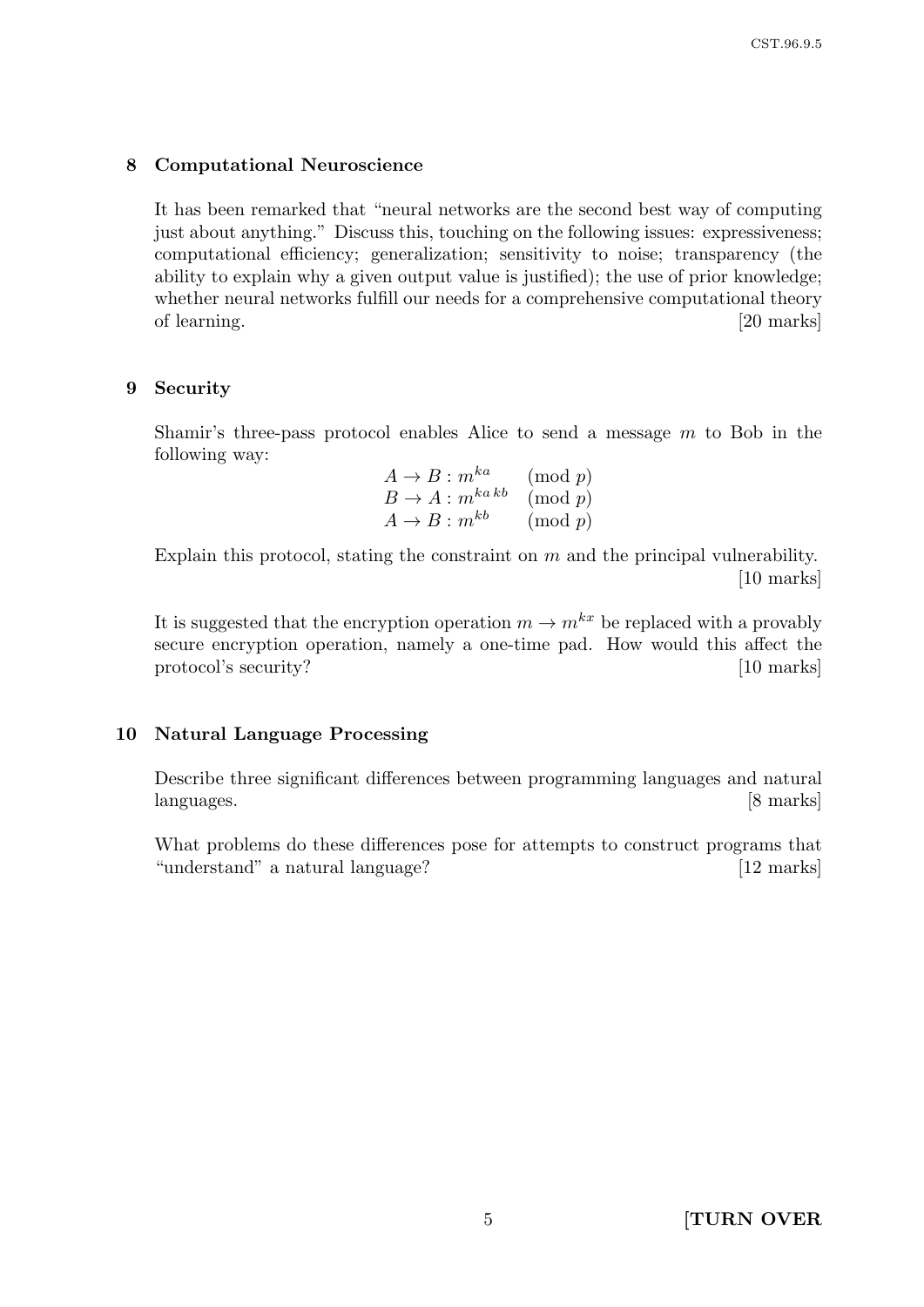## 11 Information Theory and Coding

Consider a noiseless analog communication channel whose bandwidth is 10,000 Hz. A signal of duration 1 second is received over such a channel. We wish to represent this continuous signal exactly, at all points in its one-second duration, using just a finite list of real numbers obtained by sampling the values of the signal at discrete, periodic points in time. What is the length of the shortest list of such discrete samples required in order to guarantee that we capture all of the information in the signal and can recover it exactly from this list of samples? [5 marks]

Name, define algebraically, and sketch a plot of the function you would need to use in order to recover completely the continuous signal transmitted, using just such a finite list of discrete periodic samples of it. [5 marks]

Consider a noisy analog communication channel of bandwidth  $\Omega$ , which is perturbed by additive white Gaussian noise whose power spectral density is  $N_0$ . Continuous signals are transmitted across such a channel, with average transmitted power P (defined by their expected variance). What is the channel capacity, in bits per second, of such a channel? [10 marks]

### 12 Computer Vision

Using appropriate mathematical expressions, define the following operations commonly used in computer vision and briefly explain their function and applications:

| (a) | convolution                                        | $[4 \text{ marks}]$ |
|-----|----------------------------------------------------|---------------------|
| (b) | correlation                                        | $[4 \text{ marks}]$ |
| (c) | bandpass filtering                                 | $[4 \text{ marks}]$ |
| (d) | edge detection by second-derivative zero-crossings | [4 marks]           |
| (e) | invariant transform                                | [4 marks]           |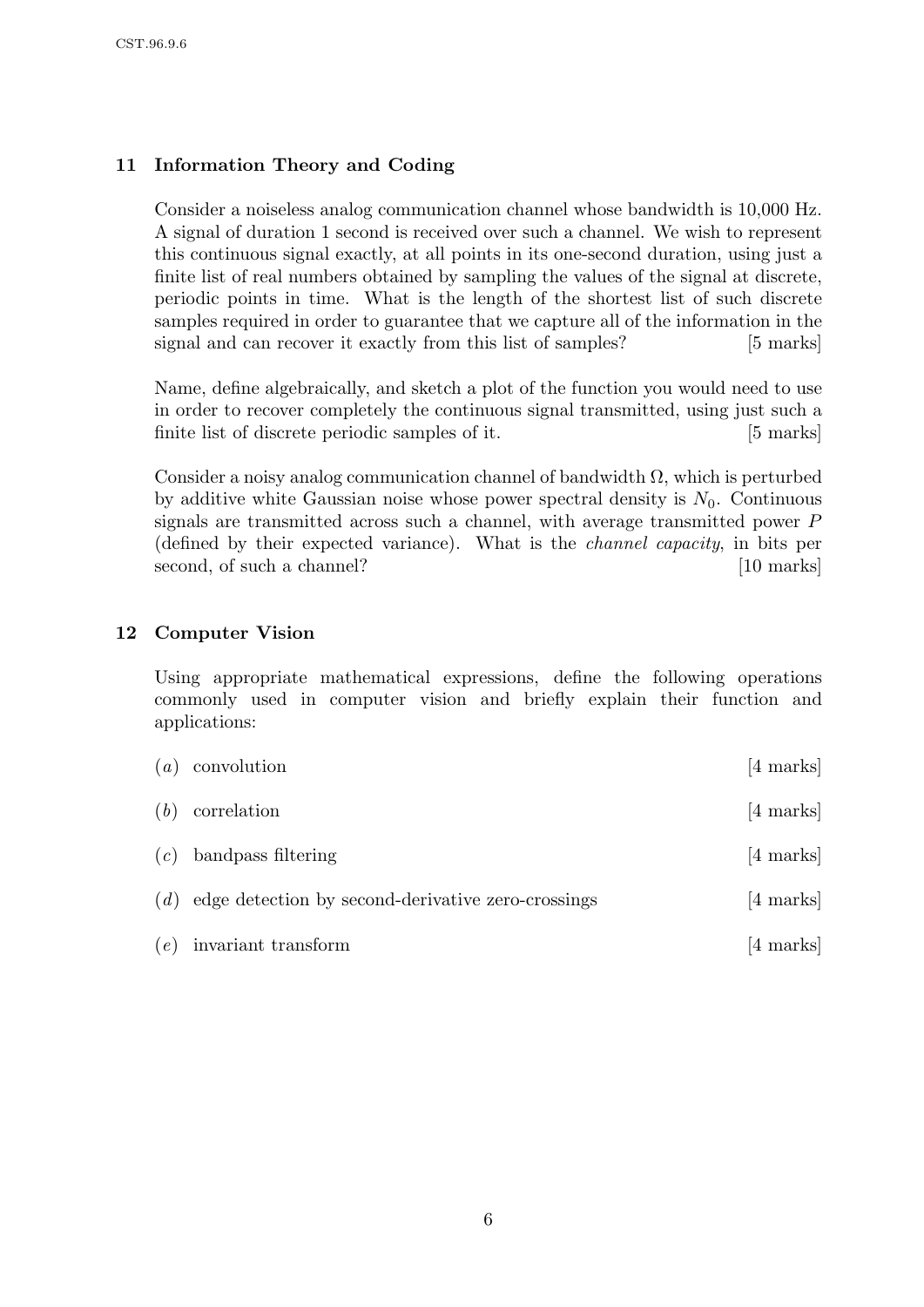### 13 Types

$$
Briefly explain what is meant by capture-avoiding substitution. [3 marks]
$$

What is a *principal typing* and why is it useful? [5 marks]

Suppose that a constant  $\hat{f}x$  is added to the expressions of System F, with the typing rule

$$
\Gamma \vdash \text{fix} \in All(X)(X \to X) \to X \tag{T-Fix}
$$

and principal evaluation rule:

$$
\frac{f\left(\text{fix } X \text{ } f\right) \downarrow r}{\text{fix } X \text{ } f \downarrow r} \tag{E-Fix}
$$

Also, suppose we are given a built-in type operator List and the following expression constants:  $n = \text{Al}(V)$  (List Y)

$$
nil \in All(X) (List X)
$$
  
\n
$$
cons \in All(X) X \to (List X) \to (List X)
$$
  
\n
$$
car \in All(X) (List X) \to X
$$
  
\n
$$
cdr \in All(X) (List X) \to (List X)
$$
  
\n
$$
null \in All(X) (List X) \to Bool
$$

Use these primitives to write a polymorphic function fold of type

$$
fold \in All(X) All(Y) (X \to Y \to Y) \to Y \to (List X) \to Y
$$

that "folds a function across a list." For example, applying fold to  $+$ , 0, and a list of numbers should return the sum of the list. [8 marks]

Which of the following existential packages is most useful, and why?

$$
[Int, \{x = 5, f = \text{fun}(i \in Int) \ i + 1\}] \in Some(X) \{x \in X, f \in X \to X\}
$$
\n
$$
[Int, \{x = 5, f = \text{fun}(i \in Int) \ i + 1\}] \in Some(X) \{x \in Int, f \in X \to Int\}
$$
\n
$$
[Int, \{x = 5, f = \text{fun}(i \in Int) \ i + 1\}] \in Some(X) \{x \in X, f \in X \to Int\}
$$
\n
$$
[Int, \{x = 5, f = \text{fun}(i \in Int) \ i + 1\}] \in Some(X) \{x \in Int, f \in Int \to Int\}
$$
\n
$$
[4 \text{ marks}]
$$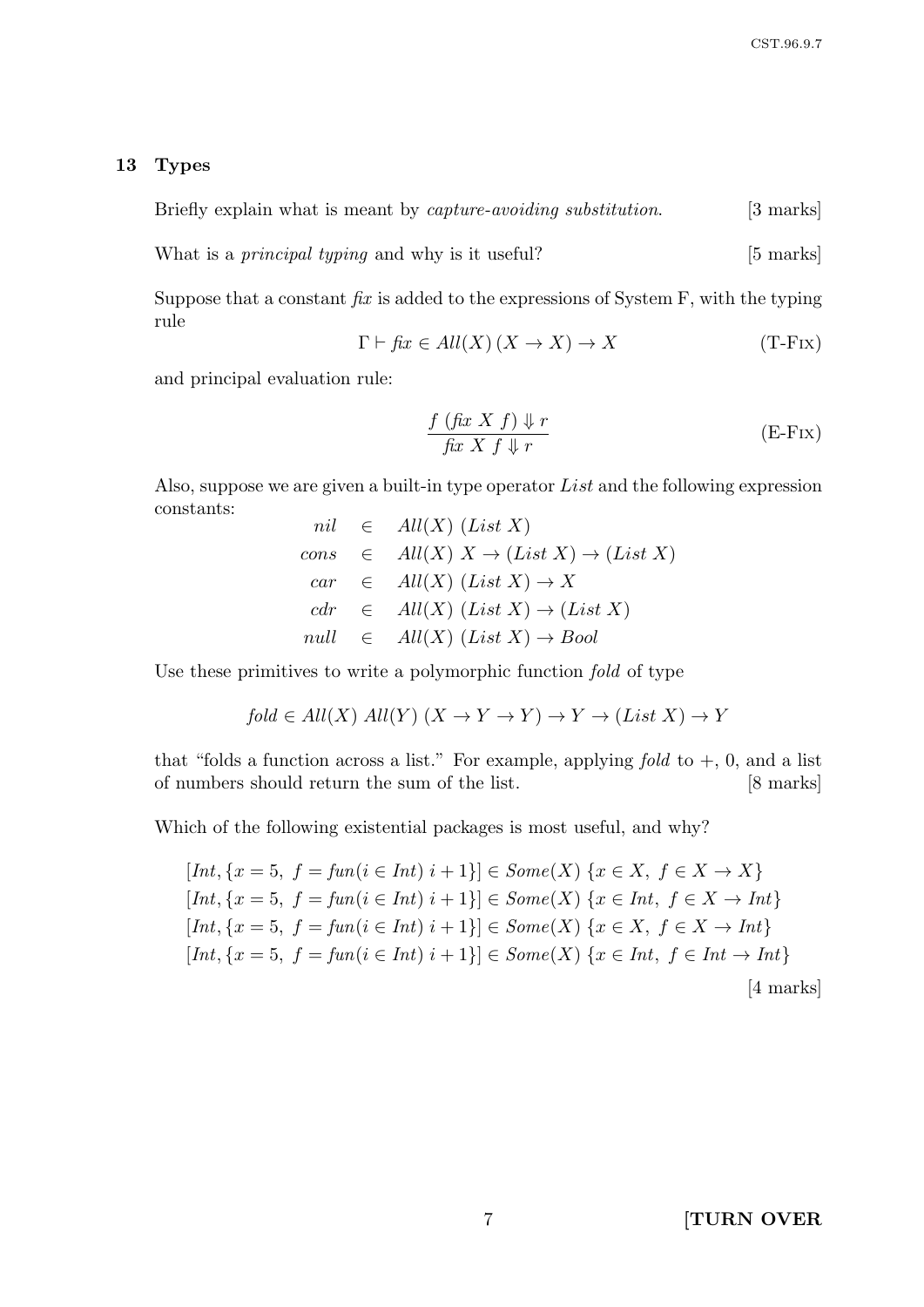#### 14 Numerical Analysis II

Let

$$
p_n(x) = a_n x^n + \dots + a_1 x + a_0
$$

have  $n_{+}$  positive real roots. If Descartes' rule of signs is expressed in the form

 $0 \leqslant c - n_{+} = 2k,$ 

what do  $c$  and  $k$  represent? [4 marks]

How many positive real roots do the following polynomials have?

\n- (a) 
$$
x^6 - x^4 - x - 2
$$
\n- (b)  $x^4 - 2x^3 - 235x^2 - 940x + 10200$ , given that  $x = 5$  is a root
\n

How many negative real roots does the following polynomial have?

$$
(c) \quad 2x^3 - 53x^2 + 316x + 600 \tag{4 marks}
$$

Given that the polynomial

$$
343x^3 - 294x^2 + 32
$$

has a double root, find all of its roots. [6 marks]

Müller's method uses the formula

$$
x_{i+1} = x_i - \frac{2f(x_i)}{c_i \pm \sqrt{{c_i}^2 - 4b_i f(x_i)}}.
$$

What is the advantage of having a square root in the formula? How is the sign chosen in the denominator? Describe briefly the idea underlying Müller's method (omitting algebraic details) and comment on the choice of starting values.

[6 marks]